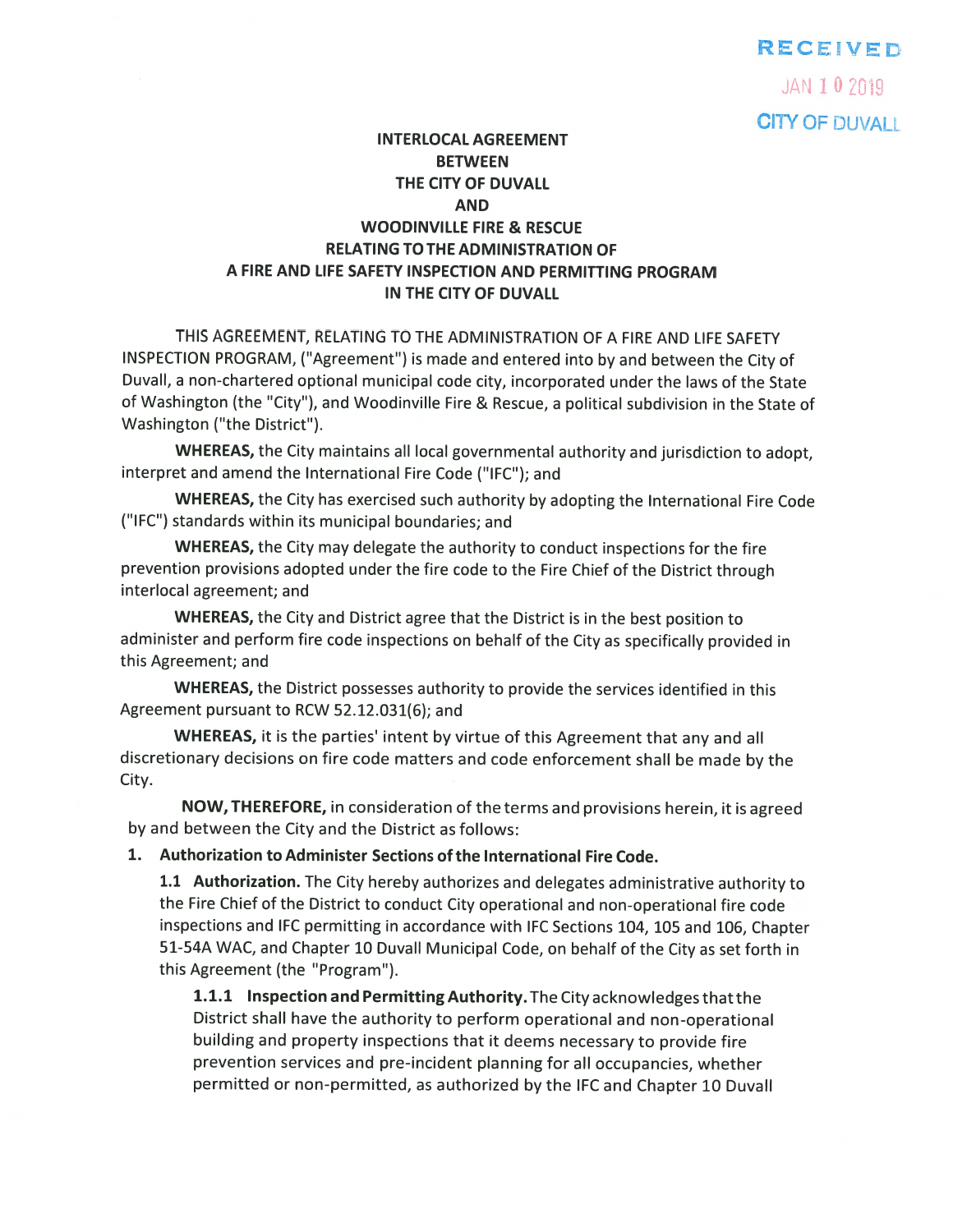Municipal Code. The District shall notify the City when, duringthe course of an inspection, conditions exist which may require an operational permit as required by IFC 105.1.1.

1.1.2 Designation. For the purposes of this Agreement, the City designates the District's Fire Chief asthe City's Fire Chief and the District's Fire Chief or designee as the fire code official within the defined Service Area, with the exception of code enforcement, which remains under the authority of the City.

**1.1.3 Service Area.** The District shall be responsible for administering the Program within the city limits of Duvall (Service Area).

#### 1.2 Fees.

1.2.1 IFC Inspections. FeesforlFC operational and non-operational inspections and IFC permitting are set forth in <sup>a</sup> resolution adopted and revised from time to time by the Duvall City Council. The City shall promptly provide the District with <sup>a</sup> copy of the current fee schedule, and with copies of any revisions to the schedule as may be approved by the City Council. The District shall collect and retain such fees as are applicable to its IFC inspection and permitting responsibilities pursuan<sup>t</sup> to this Agreement, 95% of which shall be retained by the District and 5% of which shall be remitted to the City pursuan<sup>t</sup> to Section 1.2.3.

1.2.2 Fire alarm and sprinkler inspections. The City administers and collects fees relating to fire alarm and sprinkler system permitting and inspections pursuan<sup>t</sup> to <sup>a</sup> resolution adopted and revised from time to time by the Duvall City Council. The City shall collect fees relating to the District's performance of fire alarm and sprinkler inspections pursuan<sup>t</sup> to this Agreement and shall remit half of such fees to the District pursuan<sup>t</sup> to Section 1.2.3.

1.2.3 Accounting. Using such procedures as the District and the City may develop and agree upon, the remittances provided for in Sections 1.2.1 and 1.2.2 shall be reconciled and made on <sup>a</sup> quarterly basis, no later than January 31, April 30, July 31 and October 31 each year.

### 2. Administration and Implementation of the Inspection Program.

2.1 Scope. A master list of occupancies identified as part of the Program shall be created bythe District as inspections are beingconducted. The District shall maintain <sup>a</sup> list of all inspection records and provide such inspection records to the City by January <sup>31</sup> of the following year, within <sup>30</sup> days of termination of this Agreement, and within 30 days of any reques<sup>t</sup> for specific inspection records.

2.2 Building File. At the District's request, the City shall provide the District with <sup>a</sup> copy of the existing fire inspection file for any property identified on the master list.

2.3 Inspections. The District shall conduct inspections within the scope of this Agreement when, and as it deems appropriate in its discretion, at least once annually. The District shall develop an Inspection Form, obtain the City's approva<sup>l</sup> of that form, and use said Form for all inspections.

2.3.1 Inspection Procedures. The City and the District shall follow the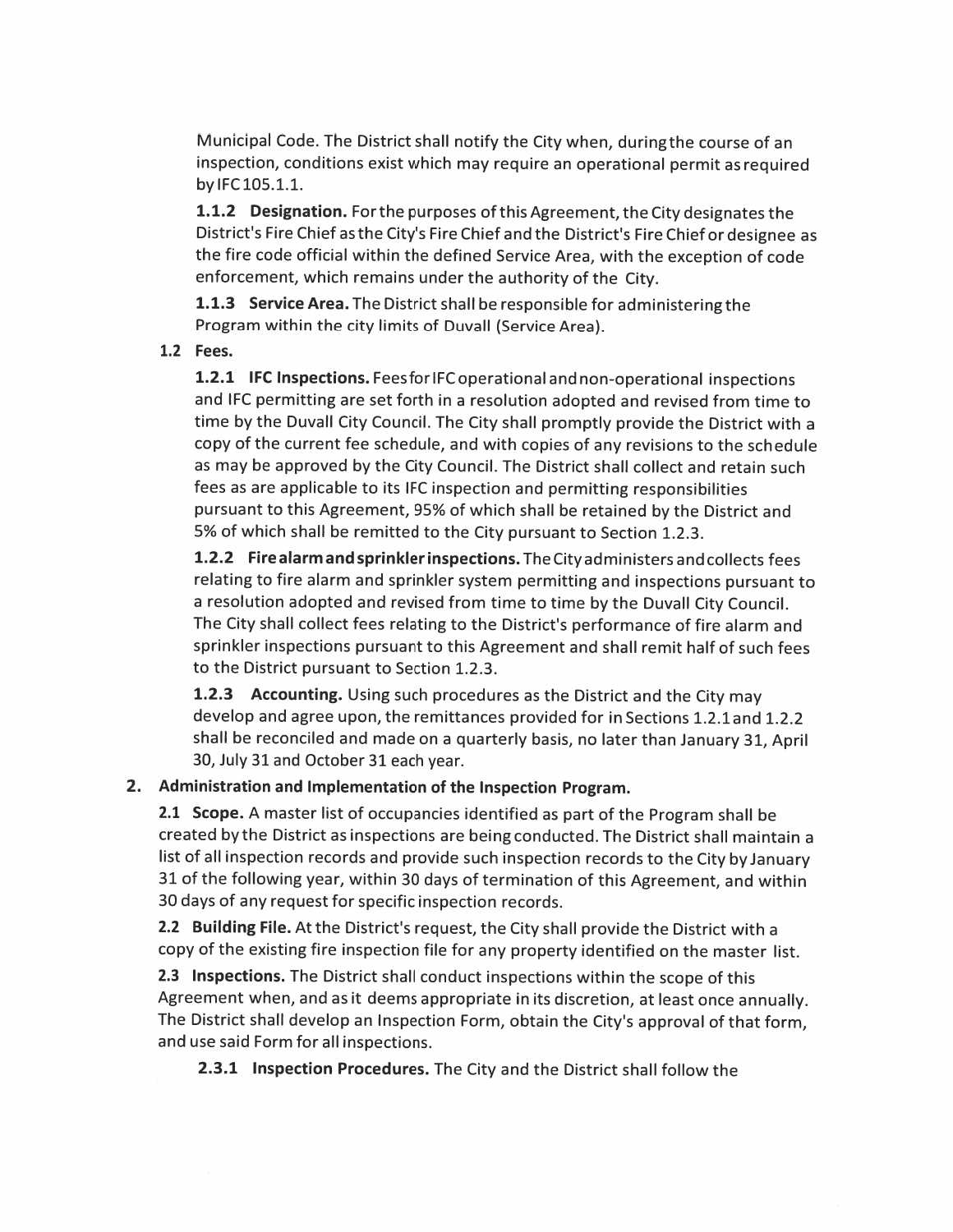procedures set forth below to ensure coordination of the District's inspections identified as par<sup>t</sup> of the Program.

a) If the owner of the occupancy denies the District right of entry, the occupancy name, address, date of the denied entry, and <sup>a</sup> brief written narrative of the circumstances are to be forwarded to the City for code enforcement.

b) If, after three attempts within ninety (90) days, the District is unable to make contact with the owner of the occupancy, the occupancy name, address and a brief written narrative of the circumstances including dates of attempts made are to be forwarded to the City for code enforcement.

c) If the District does not identify <sup>a</sup> code violation during the permit inspection, the District shall document the same on the Inspection Form.

2.3.2 Violations of the Fire Code. The City and the District shall follow the below-enumerated procedures to ensure coordination of the City's enforcement ofthe fire code.

a) If the District identifies <sup>a</sup> code violation(s) during the inspection, the District shall document the same with specific code citations for each violation found on the Inspection Form and will issue <sup>a</sup> written inspection notice and schedule <sup>a</sup> re-inspection of the occupancy with the responsible party.

b) If the District determines that <sup>a</sup> violation constitutes an immediate danger to life or property, the District shall immediately contact the City and may pos<sup>t</sup> <sup>a</sup> stop work order or other emergency order at the District's discretion.

c) The District shall work with the responsible party until the corrections are made, until no further progress is made in correcting the violations following at least two re-inspections, or until ninety (90) days has elapsed from the initial inspection. If the responsible party is unable to achieve required corrections as described above, the District shall forward the responsible party's name, address, list of violations, and <sup>a</sup> brief written narrative of the circumstances to the City for code enforcement. The District shall not have independent authority to issue fines for code violations or initiate enforcement actions.

d) Notwithstanding the foregoing, the District will immediately report an applicant's or owner's failure to pay City-adopted fees for IFC permitting or inspection services to the City for initiation of code enforcement at the City's discretion. The District may also pursue collection of unpaid fees through any lawful means, and shall notify the City if it successfully collects fees previously reported to the City as unpaid.

e) The City shall provide <sup>a</sup> written status repor<sup>t</sup> on all code enforcement matters within the District's Service Area within fourteen (14) days after requested by the District.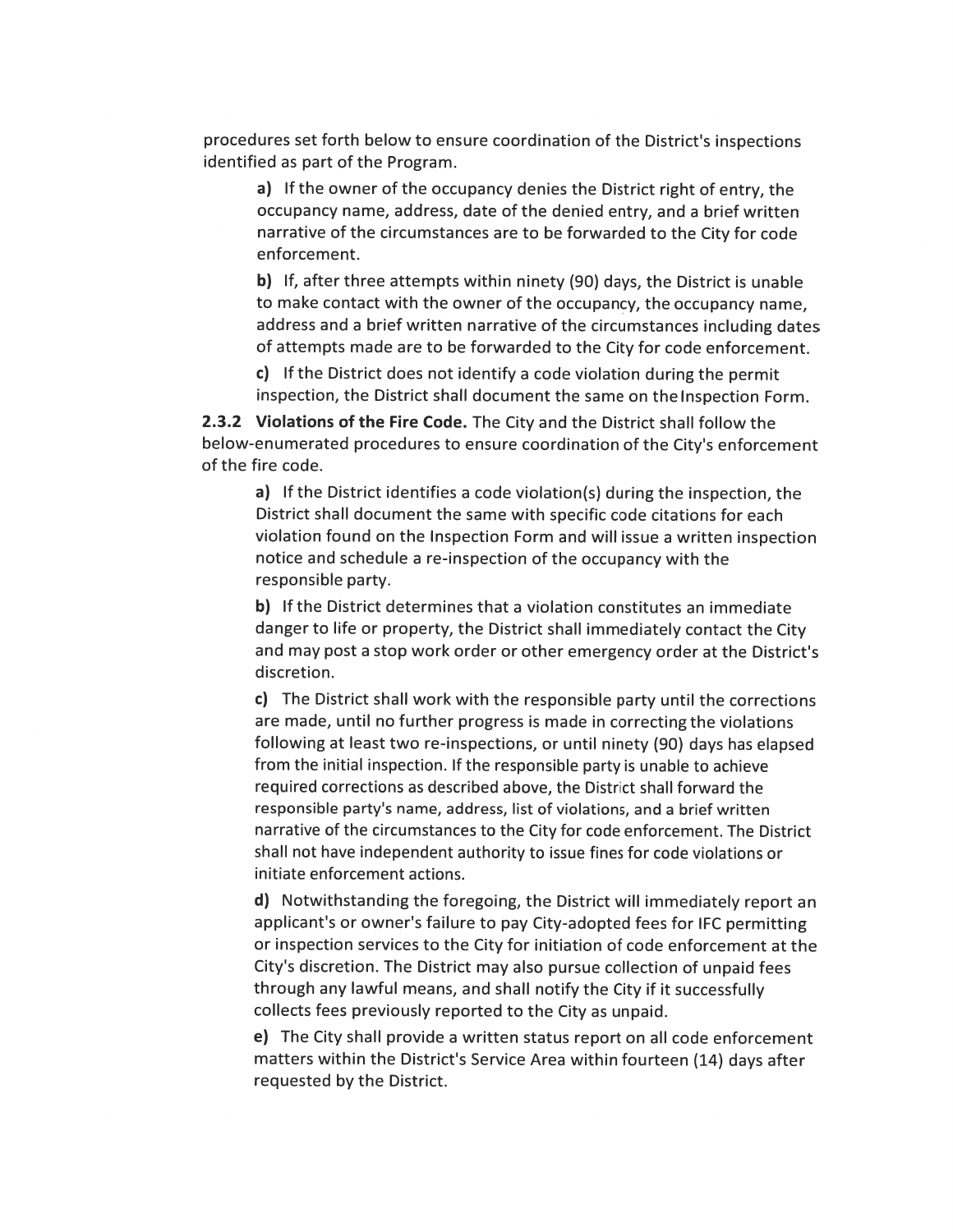## 2.4 CityAssistance.

2.4.1 Consistency in Code Application. Duringthe inspection process, the District may confer with the City to ensure consistency in code application.

2.4.2 Code Appeals. In the event the responsible party seeks to appeal the District's application of the IFC, the District shall direct the owner to appeal through the City's process. The District inspection staff shall assist in the code enforcement appeal process as requested bythe City.

2.4.3 Access to Historical Information. The City shall allow the District access to the City's information required to carry out any provision of this Agreement.

3. Plan Review. The City and the District shall develop <sup>a</sup> process by which the City will notify the District of applications or proposals for significant development or redevelopment projects (including without limitation: multifamily residential buildings; commercial and industrial facilities; subdivisions and binding site <sup>p</sup>lans), and by which the District shall have the opportunity to conduct <sup>a</sup> <sup>p</sup>lan review specific to IFC, fire prevention and life safety considerations as to each such application or proposal. The District shall also, upon City request, assist with specific <sup>p</sup>lan review or IFC interpretation, fire prevention and life safety issues as may be identified by the City, including attending meetings to consult with City staff upon request. The District shall complete <sup>p</sup>lan review pursuant to this section within fourteen (14) days of receipt of plans.

4. Agreement Administration. The City Administrator, or his/her designee, in conjunction with the Fire Chief, or his/her designee, shall jointly and cooperatively administer this Agreement.

5. Modifications to Agreement. This Agreement may be amended in writing from time to time, as mutually agreed to by the parties, and all terms and conditions of the interlocal agreement, except as amended, shall remain in full force and effect.

6. Duration and Termination. This Agreement shall be effective from the date of the last signature on the last page of this Agreement until terminated by either party. Either party may terminate this Agreement upon sixty (60) days' advance written notice to the other party of the intent to terminate.

7. Indemnification. The City is transferring certain fire prevention administrative duties as stated in this Agreement to the District to obtain the localized expertise that the District acknowledges and warrants its personnel possess. The District acknowledges and warrants that it and its personnel can perform the fire prevention, inspection and related administrative duties transferred in this Agreement in an efficient manner. The employees of the District performing services under this Agreement shall under no circumstances be construed as being employees of the City. Each party, with respect to the services provided under this Agreement, agrees to indemnify, defend, and hold the other party harmless from any and all claims for personal injury, property damage, costs and reasonable attorney's fees, or other claims of any nature whatsoever arising out of the negligent acts, omissions, or performance of its personnel in carrying out services contracted to be provided under this Agreement. Said agreement of indemnification shall include the District's commitment to indemnify the City for any claims for injuries made by the District's agents or employees against the City,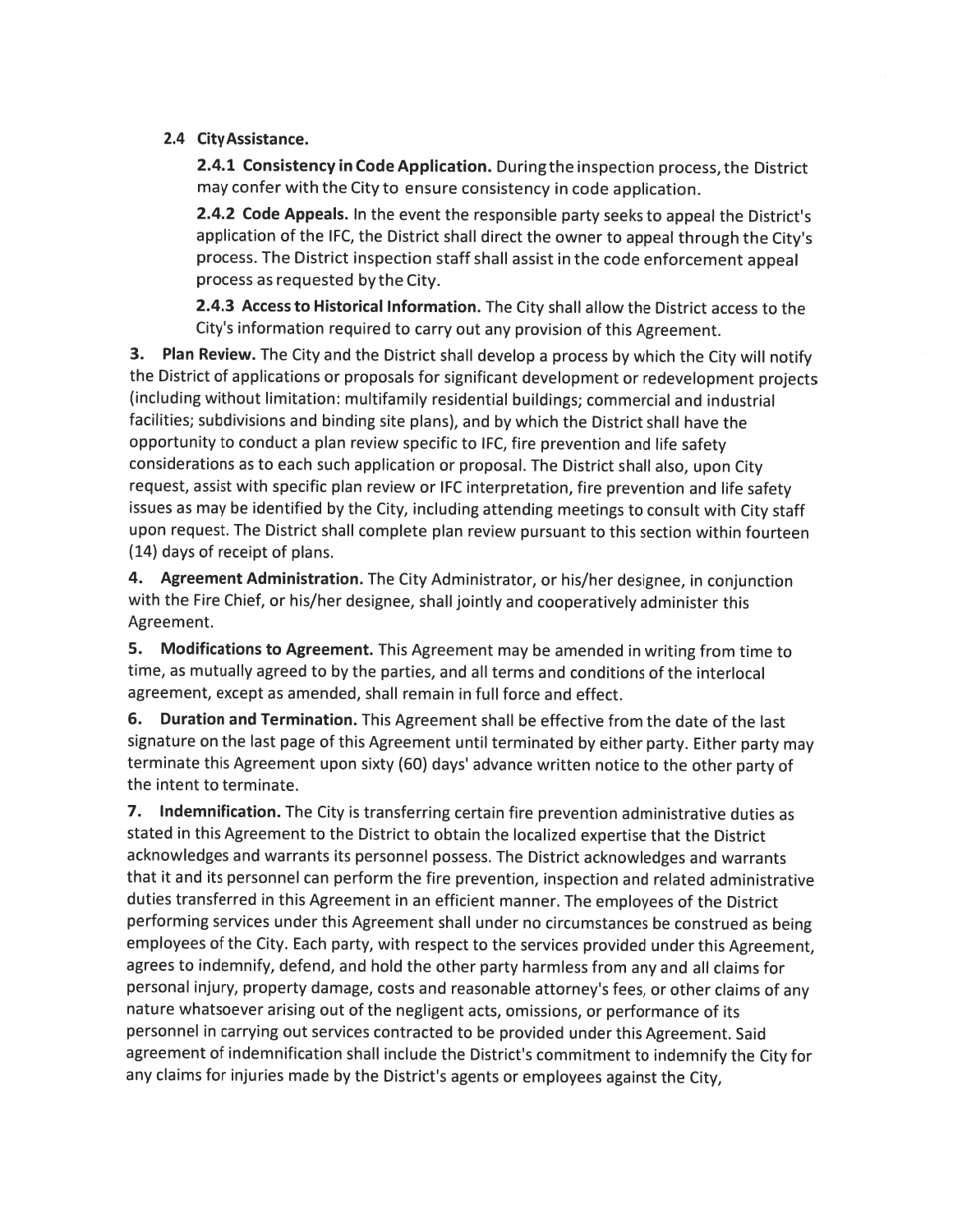notwithstanding any immunfty that might otherwise have been available to the District by virtue of the Worker's Compensations Act, Title <sup>51</sup> RCW. The parties have specifically negotiated this waiver of Title 51 protection.

## 8. Miscellaneous

8.1 No Separate Entity Created. This Agreement does not establish a separate legal entity, joint board, joint venture, or administrative section for the purpose of acquiring, managing, or disposing of property, or incurring any other financial obligation.

8.2 Property Ownership. This Agreement does not provide for jointly owned property. All property presently owned or hereafter acquired by either party to enable it to perform the services required under this Agreement shall remain the property of the acquiring party in the event of the termination of this Agreement.

8.3 Benefits. This Agreement is entered into for the benefit of the parties to this Agreement only and shall confer no benefits, direct or implied, on any third persons.

8.4 Filing/Web Site. Prior to taking effect, this Agreement shall either be filed with the County Auditor or listed by subject on either party's website in accordance with RCW 39.34.040.

8.5 Non-Waiver of Breach. The failure of either party to insist upon strict performance of any of the covenants and agreements contained in this Agreement, or to exercise any option conferred by this Agreement in one or more instances shall not be construed to be <sup>a</sup> waiver or relinquishment of those covenants, agreements, or options, and the same shall be and remain in full force and effect.

8.6 Resolution of Disputes and Governing Law. This Agreement shall be governed by and construed in accordance with the laws of the State of Washington. If the parties are unable to settle any dispute, difference, or claim arising from the parties' performance of this Agreement, the exclusive means of resolving that dispute, difference, or claim, shall only be by filing suit exclusively under the venue, rules, and jurisdiction of the King County Superior Court, King County, Washington, unless the parties agree in writing to an alternative dispute resolution process. In any claim or lawsuit arising from the parties' performance of this Agreement, the prevailing party shall be entitled to an award of reasonable attorney's fees and costs, in addition to any other recovery or award provided by law.

8.7 Modification. No waiver, alteration, or modification of any of the provisions of this Agreement shall be binding unless in writing and signed by <sup>a</sup> duly authorized representative of each party and subject to approval or ratification by the legislative body of each party.

8.8 Entire Agreement. The written terms and provisions of this Agreement shall supersede all prior communications, negotiations, representations or agreements, either verbal or written of any officer or other representative of each party, and such statements shall not be effective or be construed as entering into or forming <sup>a</sup> part of or altering in any manner this Agreement.

8.9 Severability. If any section of this Agreement is adjudicated to be invalid, such action shall not affect the validity of any section not so adjudicated.